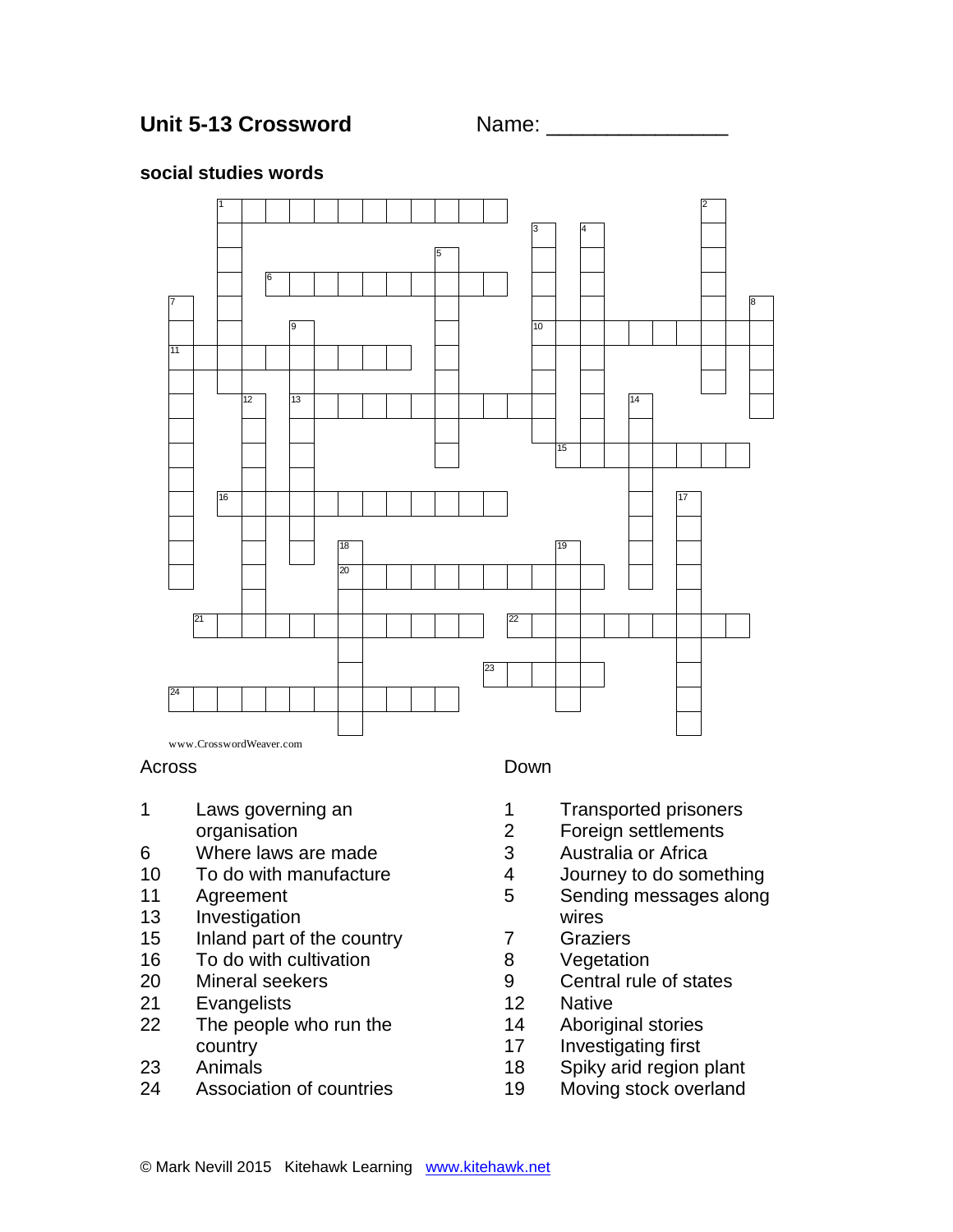## **Unit 5-13 Crossword Solution**



# **Unit 5-13 Polygon Answers**

Some answers:

(With **L**): clone, close, colon, **colonies**, cool, isle, lice, lies, lion, loin, loose, lose, slice, sole,

(Others without **L**): cone, icon, nice, noise, nose, scone, since, soon,